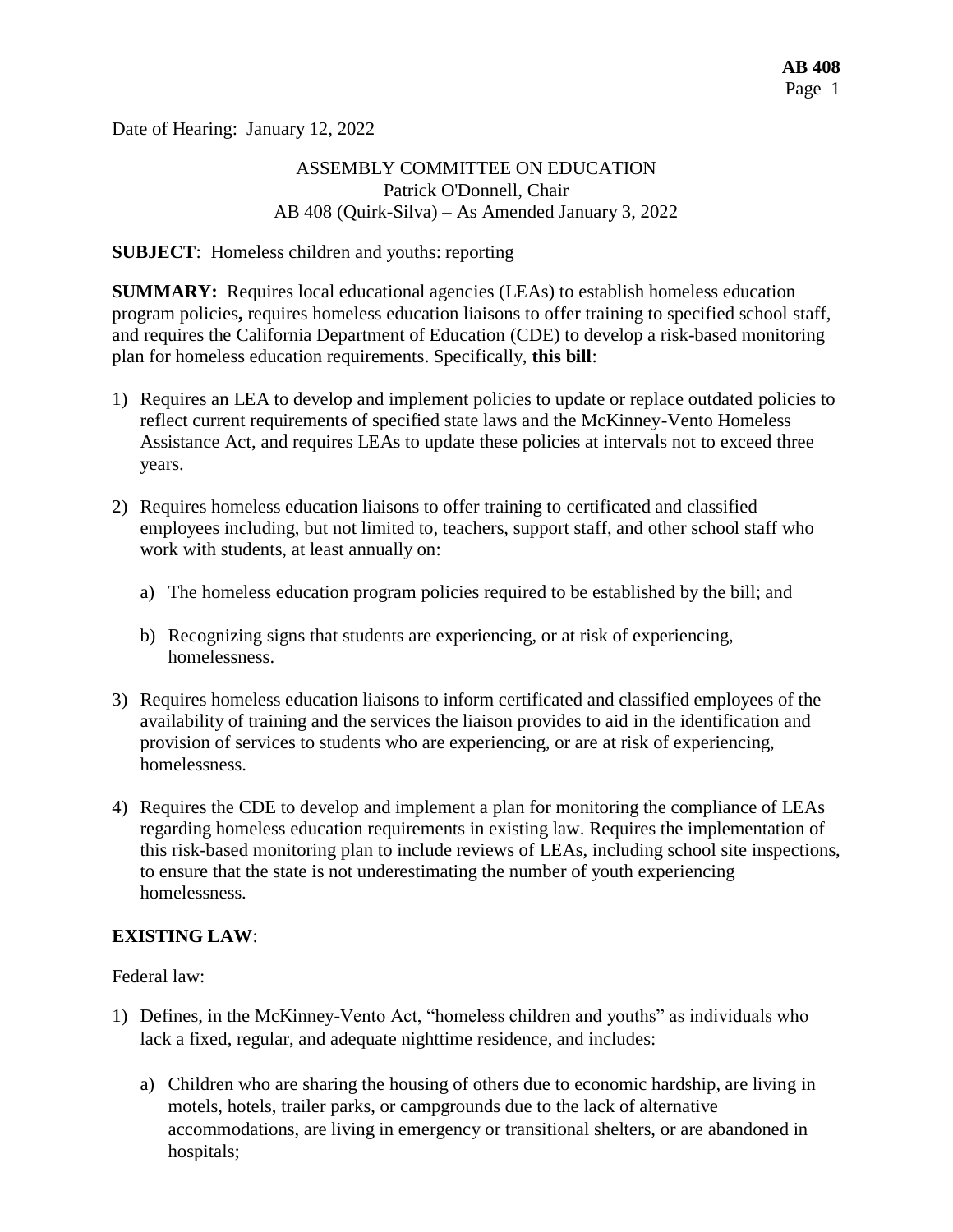- b) Children who have a primary nighttime residence not designed or ordinarily used for sleeping;
- c) Children who are living in cars, parks, public spaces, abandoned buildings, substandard housing, bus or train stations, or similar settings; and
- d) Migratory children who are living in the circumstances described above. (USC Title 42 Section 11434(a))
- 2) Defines "unaccompanied youth" to include a homeless child or youth not in the physical custody of a parent or guardian. (USC Title 42 Section 11434(a))
- 3) Requires every LEA to designate a local liaison for homeless children and youth who, among other duties, is responsible for ensuring that homeless children and youth are identified by school personnel through outreach and coordination activities with other entities and agencies, and ensuring that homeless families and homeless children and youth have access to and receive educational services for which such families, children, and youth are eligible. (USC Title 42 Section 11432(g))
- 4) Provides a homeless student with specific rights and protections, including the right to immediate enrollment, and the right to continue education at the student's school of origin for the duration of the student's homelessness, according to the child's or youth's best interest. (USC Title 42 Section 11432 (g))

## State law:

- 1) Provides, pursuant to McKinney-Vento, specific rights and protections including for students experiencing homelessness, including:
	- a) Exemption from graduation requirements that are in addition to the statewide requirements; (Education Code (EC) 51225.1)
	- b) Full or partial credit for coursework satisfactorily completed in another school by a student who is homeless, even if the student did not complete an entire course; (EC 51225.2(b))
	- c) The option to continue their education at the school of origin through the duration of homelessness, regardless of change in residence; and (EC 48852.7)
	- d) Immediate enrollment, even if the homeless child has outstanding fees or fines due to the school last attended or is unable to produce items normally required for enrollment, including immunization history and academic records. (EC 48852.7)
- 2) Requires the CDE and the Department of Social Services (DSS) to identify representatives from the CDE, DSS, and other state agencies who have experience in homeless youth issues to develop policies and practices to support homeless children and youth and to ensure that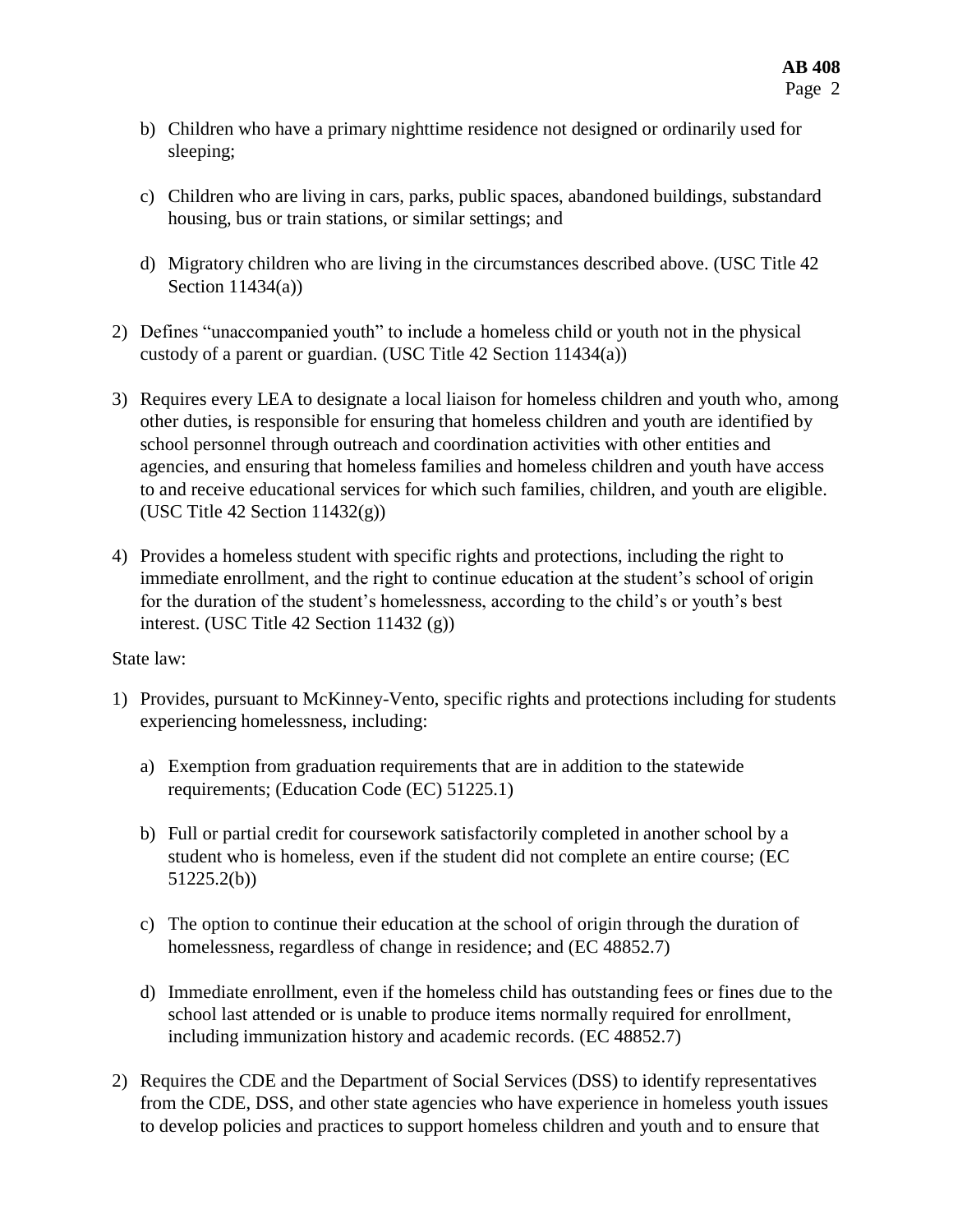child abuse and neglect reporting requirements do not create barriers to the school enrollment and attendance of homeless children or youth. (EC 48850)

- 3) Requires the CDE to provide informational materials to LEA liaisons regarding the educational rights of homeless children and youth, updates and changes to law regarding the rights of homeless students, the responsibilities of LEA liaisons, and the resources available to schools to assist homeless children and youth. (EC 48852.5)
- 4) Requires the CDE to provide training materials to LEA liaisons to assist them with providing professional development and other support to school personnel providing services pursuant to McKinney-Vento. (EC 48852.5)
- 5) Requires, pursuant to McKinney-Vento, an LEA liaison to ensure that public notice of the educational rights of homeless children and youth is disseminated in schools that provide services pursuant to McKinney-Vento. (EC 48852.5)
- 6) Requires the school accountability system to measure the overall performance of homeless youth. (EC 52052)
- 7) Requires an LEA to identify all homeless children and youths and unaccompanied youths enrolled at the school by administering a housing questionnaire. (EC 48851)
- 8) Requires a school district, charter school, or county office of education to create a website containing the list of LEA liaisons with contact information, and information on homelessness including educational rights and resources in that school district, charter school, or CDE. (EC 48852.6)
- 9) Requires the CDE to allocate \$1.5 million to up to three county offices of education (COEs) in different regions throughout the state for purposes of establishing technical assistance centers to foster relationships between community partners and LEAs in each region pursuant to McKinney-Vento. (EC 48857)
- 10) Requires the technical assistance centers to:
	- a) Create and implement training materials outlining the needs, challenges and barriers facing homeless children and youths. (EC 48857)
	- b) Assist counties and LEAs on best practices to support educational progress and academic outcomes of homeless children and youths. (EC 48857)
	- c) Assist counties and LEAs on accurate identification of homeless children and youths in local pupil information systems and using this data to report educational outcomes for homeless children and youths and who receive support services. (EC 48857)

**FISCAL EFFECT**: This bill has been keyed a possible state-mandated local program by the Office of Legislative Counsel.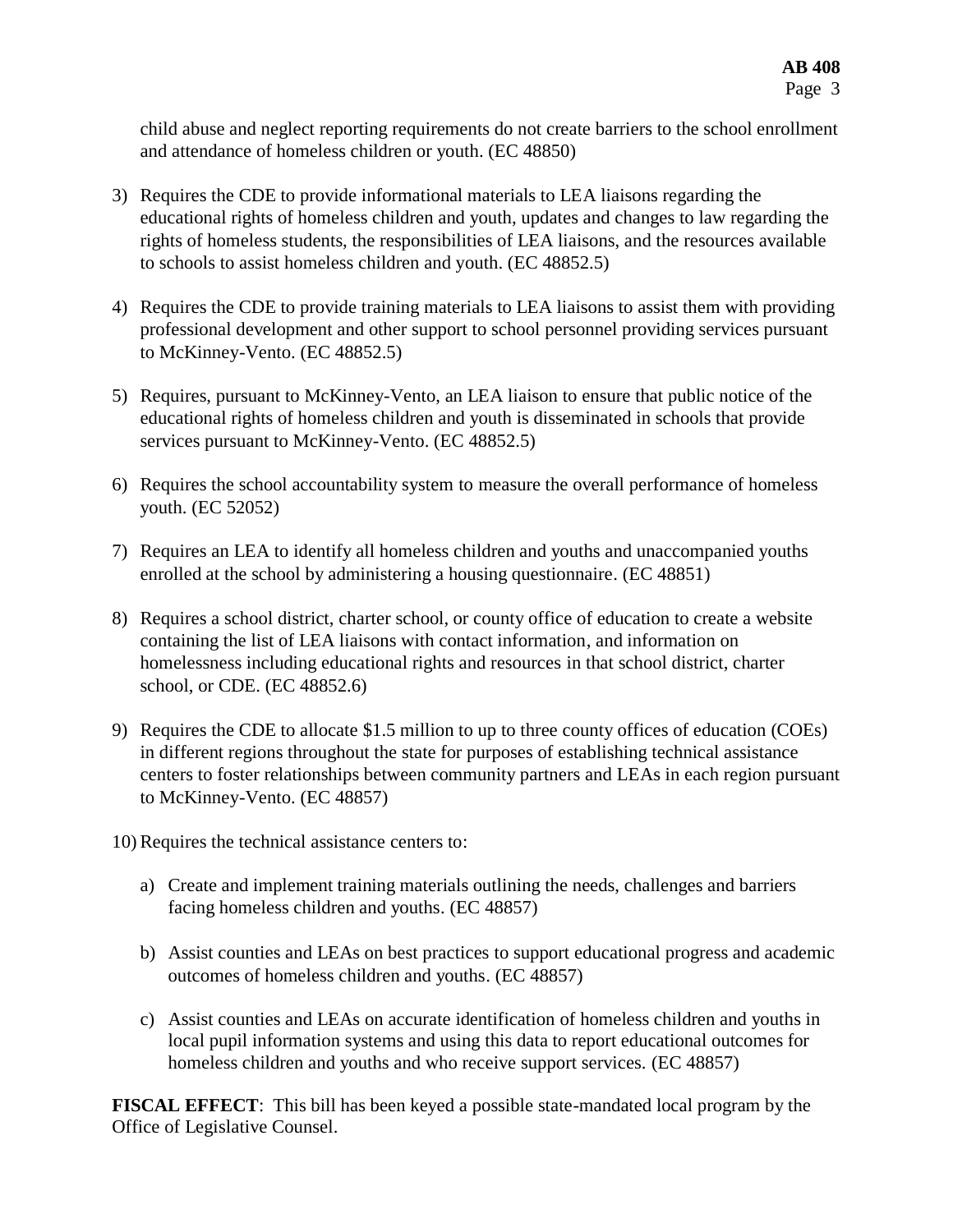# **COMMENTS**:

*Need for the bill.* The author states, "The COVID-19 pandemic has furthered hardships for students and families experiencing homelessness. School closures across California have been a challenge for students who relied on support services provided by their schools. The California Department of Education has reported that over 269,000 students in K-12 are experiencing homelessness. However, this number is likely much larger, due to the current public health and economic crisis. It is urgent that we take action promptly to identify and support these families and our students that are facing homelessness and the many unforeseen challenges brought on by the pandemic.

By identifying our students that are facing housing insecurity it will help ensure that they receive the necessary resources to cultivate successful academic outcomes, healthy development, and well-being. Supporting our student's education is necessary to avoid homelessness as adults. Early interventions and continuous investments in quality school experiences can change mobility patterns across generations and break cycles of poverty."

*Effects of COVID-19 school disruptions on homeless students.* In September and October of 2020, the non-profit organization SchoolHouse Connection and the University of Michigan surveyed school homeless liaisons about the experience of homeless students during the COVID-19 pandemic. Their 2020 report, *Lost in the Masked Shuffle and Virtual Void,* provides a national picture of this experience, and found:

- There was a 28% decrease in the number of identified homeless students in the fall of 2020 compared to the fall of 2019. An estimated 420,000 fewer children and youth experiencing homelessness were identified and enrolled by schools. The report notes that prior to the start of the COVID-19 pandemic, schools were failing to identify an estimated 1 million homeless children and youth.
- Of liaisons who indicated that homeless student identification was lower this year, the primary reason (69.7%) cited was "inability to identify families/youth due to distance learning/school building closure."
- While overall homeless student identification and enrollment is down, the number of children and youth experiencing homelessness has likely increased due to the economic crisis.
- Homeless liaisons reported that children and youth experiencing homelessness face significant unmet needs in their communities, including lack of:
	- $\bullet$  Internet (64%)
	- Shelter/housing  $(64%)$
	- Food  $(47.3%)$
	- Child care  $(36.7%)$
	- $\bullet$  Health care (21.5%)
- Federal education relief funds are not reaching homeless families, children, and youth. Only 18% of respondents indicated that federal Coronavirus relief education funding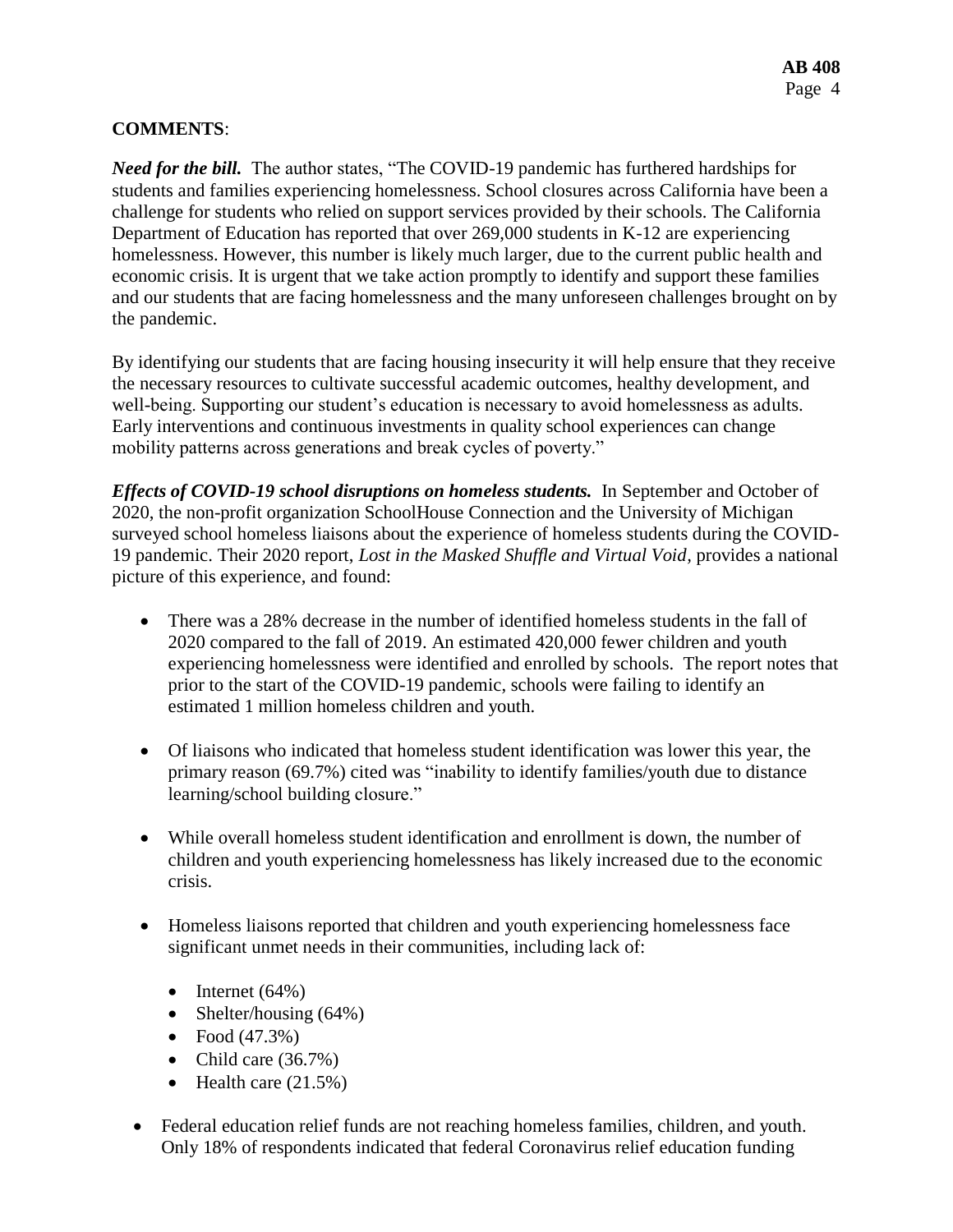provided by the CARES Act was being used to meet the needs of students experiencing homelessness.

California data also show a decline, though less precipitous than national data, in the number of students identified as homeless. According to data from the CDE, in the 2018-19 school year, 208,000 students were identified, but that declined to 195,000 in the 2020-21 school year, a decline of 6%.

*How many California students experience homelessness?* California schools identify homeless students using the definition of homeless students in the federal McKinney-Vento Act, which defines "homeless children and youths" as:

- Children and youth who are sharing the housing of other persons due to loss of housing, economic hardship, or a similar reason;
- Children and youth who may be living in motels, hotels, trailer parks, or shelters;
- Children and youth who have a primary nighttime residence that is a public or private place not designed for, or ordinarily used as, a regular sleeping accommodation for human beings;
- Children and youth who are living in cars, parks, public spaces, abandoned buildings, substandard housing, bus or train stations, or similar settings; and
- Migratory children who qualify as homeless because they are children who are living in similar circumstances listed above.

According to the CDE, there were over 207,000 California public school students who met the federal definition of homelessness at some point during the 2018-2019 school year. This represents 3.4% of the total California public school student population, an increase of nearly 40,000 students compared to the 2014-2015 school year, when students experiencing homelessness represented 2.7% of the public school population. Over 17% of the students experiencing homelessness in the U.S. reside in California (Federal Data Summary, Education for Homeless Children and Youth, 2020). According to a 2020 report by the UCLA Center for Transformation of Schools titled *State of Crisis: Dismantling Student Homelessness in California*, African American and Latino students are disproportionately represented among students experiencing homelessness.

A significant number of students who leave the K-12 system and enroll in public postsecondary institutions also experience homelessness. According to the *State of Crisis* report, 1 in 5 students enrolled in the California Community Colleges, 1 in 10 in the California State University, and 1 in 20 in the University of California are experiencing homelessness.

*Few school districts receive McKinney-Vento funds to support homeless students.* Federal law requires LEAs to provide specified support services to any student identified as experiencing homelessness. Funding to support these services may come from Local Control Funding Formula (LCFF) funds, federal Title I funds, or from targeted federal McKinney-Vento funds.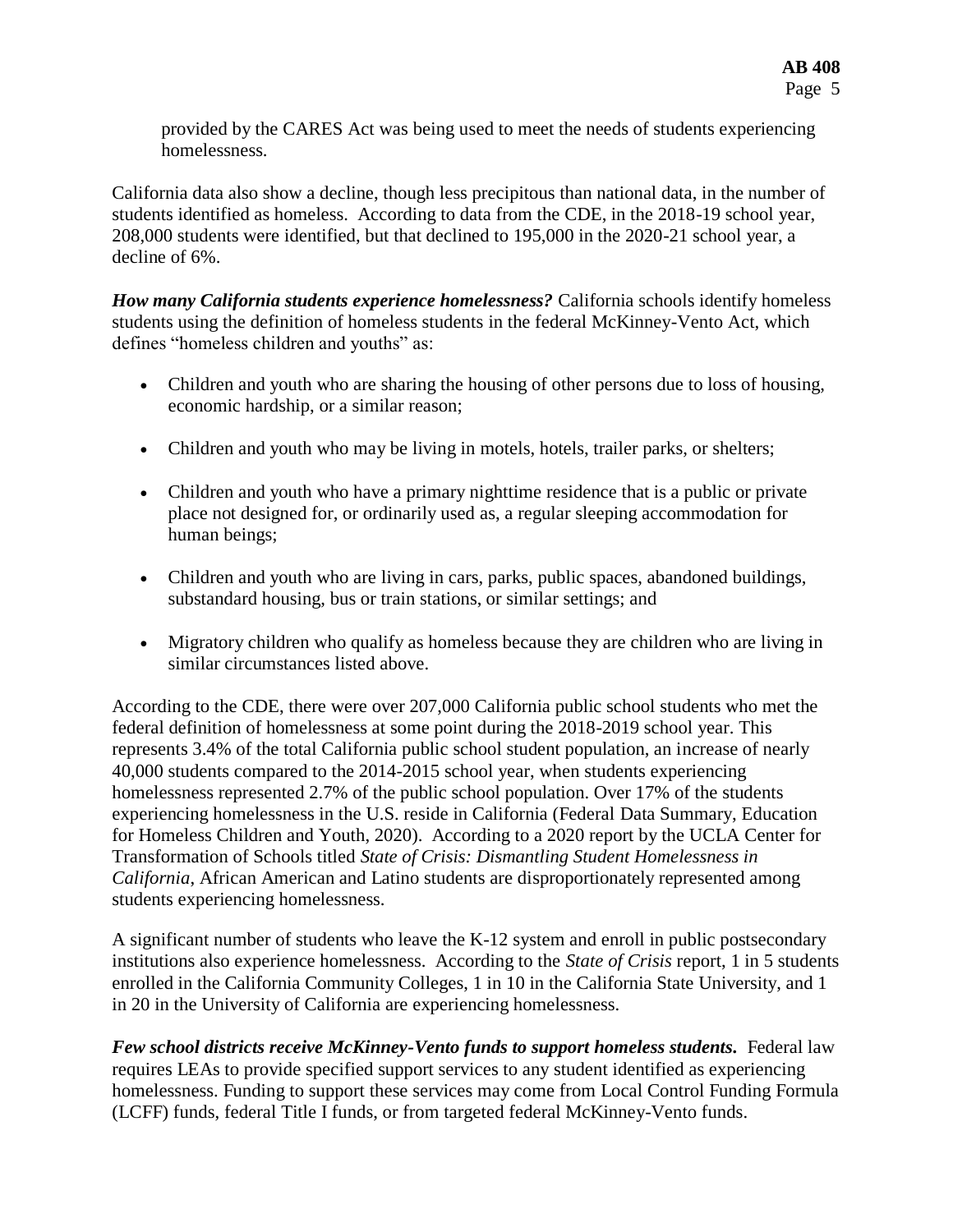States receive federal grants under the McKinney-Vento act to identify and support students experiencing homelessness, and at least 75% of these funds must be used to competitively award grants to LEAs. If an LEA has identified more than fifty students who are experiencing homelessness, they are eligible to apply for such grant awards. Awards are granted based on specific factors, including the number of youth who have been identified as experiencing homelessness.

In the 2018-2019 academic year, California received \$10.6 million in McKinney-Vento funds and awarded \$8.7 million in competitive grants to LEAs. If divided evenly, this would provide approximately \$42 per California student identified as experiencing homelessness. However, the vast majority of LEAs do not receive McKinney-Vento funds. In the 2018-2019 year, only 130 (6%) of the nearly 2,300 LEAs in California applied for grants, and of those, only 73 received awards. According to the *State of Crisis* report, 2 out of 3 students experiencing homelessness attend school in a district that does not receive these funds.

*Undercount of students experiencing homelessness.* Data shows that many LEAs likely undercount the number of enrolled students experiencing homelessness. Homeless education experts including the National Association for the Education of Homeless Children and Youth (NAEHCY), and The National Center for Homeless Education (NCHE), agree that LEAs can expect at least 5-10% of their economically disadvantaged students (those who are eligible for free or reduced-price meals) to experience homelessness at some point during the academic year. The state education departments in Texas and Florida use 10% of economically disadvantaged students as a benchmark to determine if they have successfully identified students experiencing homelessness. However, CDE data from the 2017-2018 academic year shows that 74% of LEAs in California identified less than 5% of their economically disadvantaged students as experiencing homelessness.

A 2019 California State Auditor Report, *Youth Experiencing Homelessness: California's Education System for K-12 Inadequately Identifies and Supports These Youth*, identified several specific factors that have an impact on the identification of students experiencing homelessness.

*More dedicated staff time leads to better identification of homeless students.* According to the 2019 Audit, the more time staff spend administering an LEA's homeless education program, the more students are identified as experiencing homelessness. While LEAs have various personnel such as teachers, social workers, and enrollment staff who may assist in identifying homeless youth, the hours spent by personnel who *directly administer* the LEA's homeless youth program was strongly correlated with the number of youth identified. (Table 1)

Table 1: LEAs that dedicated more time to administering homeless education program identified more students experiencing homelessness (source: 2019 Audit).

| LFA                  | Economically<br>Disadvantaged<br>Youth | % Economically<br>Disadvantaged Youth<br>Identified as Experiencing<br>Homelessness | <b>Estimated Staff</b><br>Hours/Month to<br><b>Administer Homeless</b><br><b>Education Program</b> |
|----------------------|----------------------------------------|-------------------------------------------------------------------------------------|----------------------------------------------------------------------------------------------------|
| Gridley <sup>1</sup> | 1,687                                  |                                                                                     |                                                                                                    |

<sup>&</sup>lt;sup>1</sup> Gridley Unified School District

 $\overline{a}$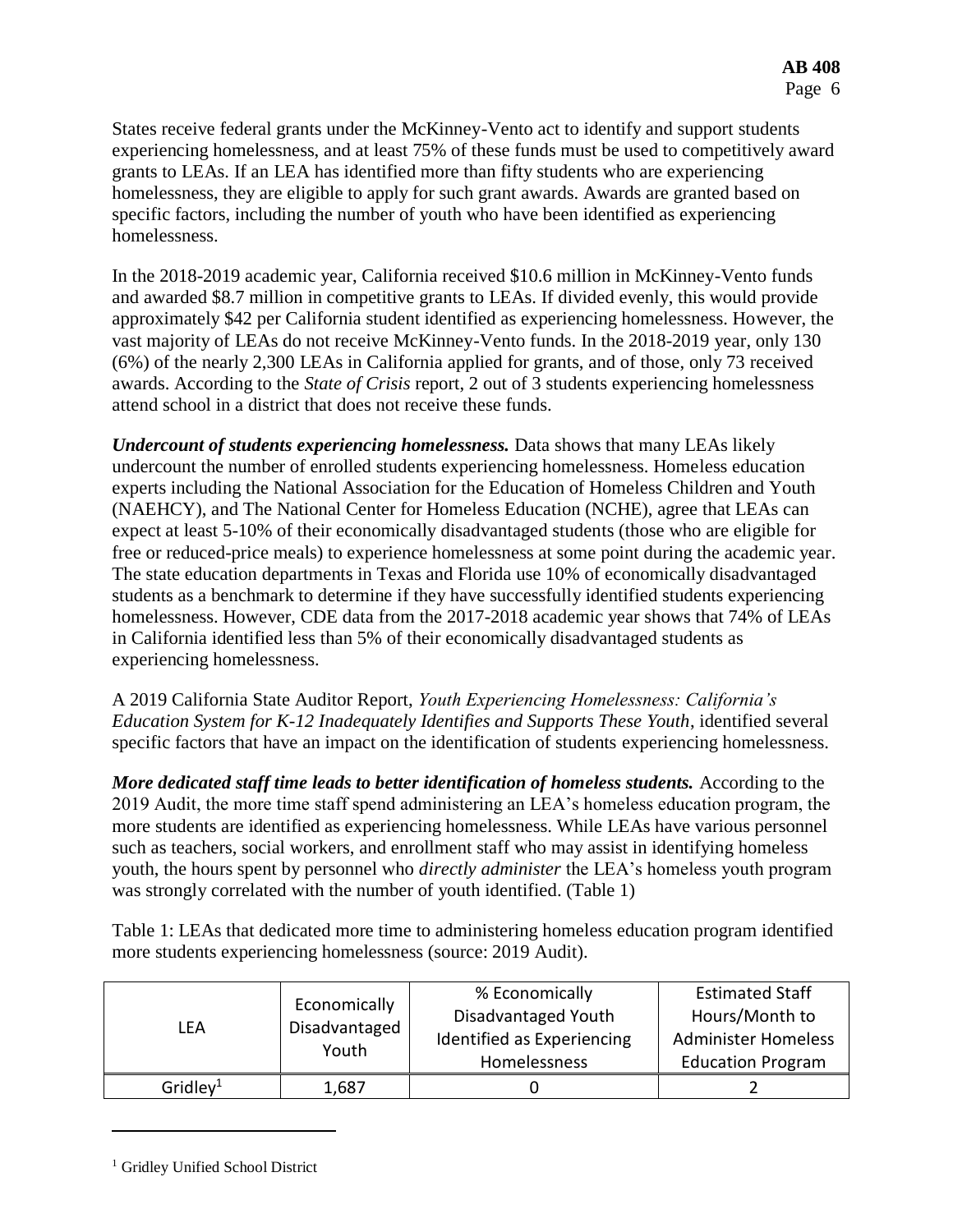| Greenfield <sup>2</sup>        | 9,912  |     |  |
|--------------------------------|--------|-----|--|
| Birmingham <sup>3</sup>        | 2860   |     |  |
| Vallej $o4$                    | 10,651 |     |  |
| San Bernardino <sup>5</sup>    | 52,390 | 482 |  |
| Norwalk-La Mirada <sup>6</sup> | 14,316 | 247 |  |

A 2019 survey of 550 California homeless liaisons by the American Civil Liberties (ACLU) Foundations of California and the California Homeless Youth Project found that most liaisons had other primary job titles and duties aside from their role as homeless liaisons. As a result, two-thirds of these liaisons spent fewer than five hours per week on their homeless liaison duties.

*Misconceptions about homelessness are barriers to identification.* Students and school employees may not know the definition of homelessness and what qualifies students for services under the McKinney-Vento Act. The common misconception that people experiencing homelessness live without shelter may lead to undercounts of the number of students who experience homelessness. Furthermore, fear of social stigma or negative consequences may deter families and students from disclosing their homelessness.

- According to CDE data, in the 2017-2018 academic year, 84% of California youth experiencing homelessness lived in shared housing while far fewer lived in shelters (7%), hotels/motels (5%), or were unsheltered (4%);
- Some attendance staff interviewed in the 2019 Audit stated that knowing students from multiple families shared a home address would not have prompted them to ask questions or refer the student to the district to determine whether they qualified for services under McKinney-Vento;
- Five of the six local liaisons interviewed for the 2019 Audit believed that families and youth fear they may be subject to stereotypes if they disclose their homelessness; and
- Fear of deportation by immigration enforcement, or family separation by a child protective services agency have also been reported by local liaisons as significant barriers to identification.

*Some LEAs do not follow best practices to identify students experiencing homelessness.* The 2019 Audit also found that LEAs did not follow all federal laws or best practices to identify youth experiencing homelessness. SchoolHouse Connection, a national nonprofit working to overcome homelessness through education recommends that LEAs gather housing information from families and youth at least once a year. The National Center for Homeless Education (NCHE) recommends using an annual housing questionnaire to collect this information and establishes best practices for such questionnaires. These best practices also recommend LEAs

 $\overline{a}$ 

<sup>2</sup> Greenfield Union School District

<sup>3</sup> Birmingham Community Charter High School

<sup>4</sup> Vallejo City Unified School District

<sup>5</sup> San Bernardino City Unified School District

<sup>6</sup> Norwalk-La Mirada Unified School District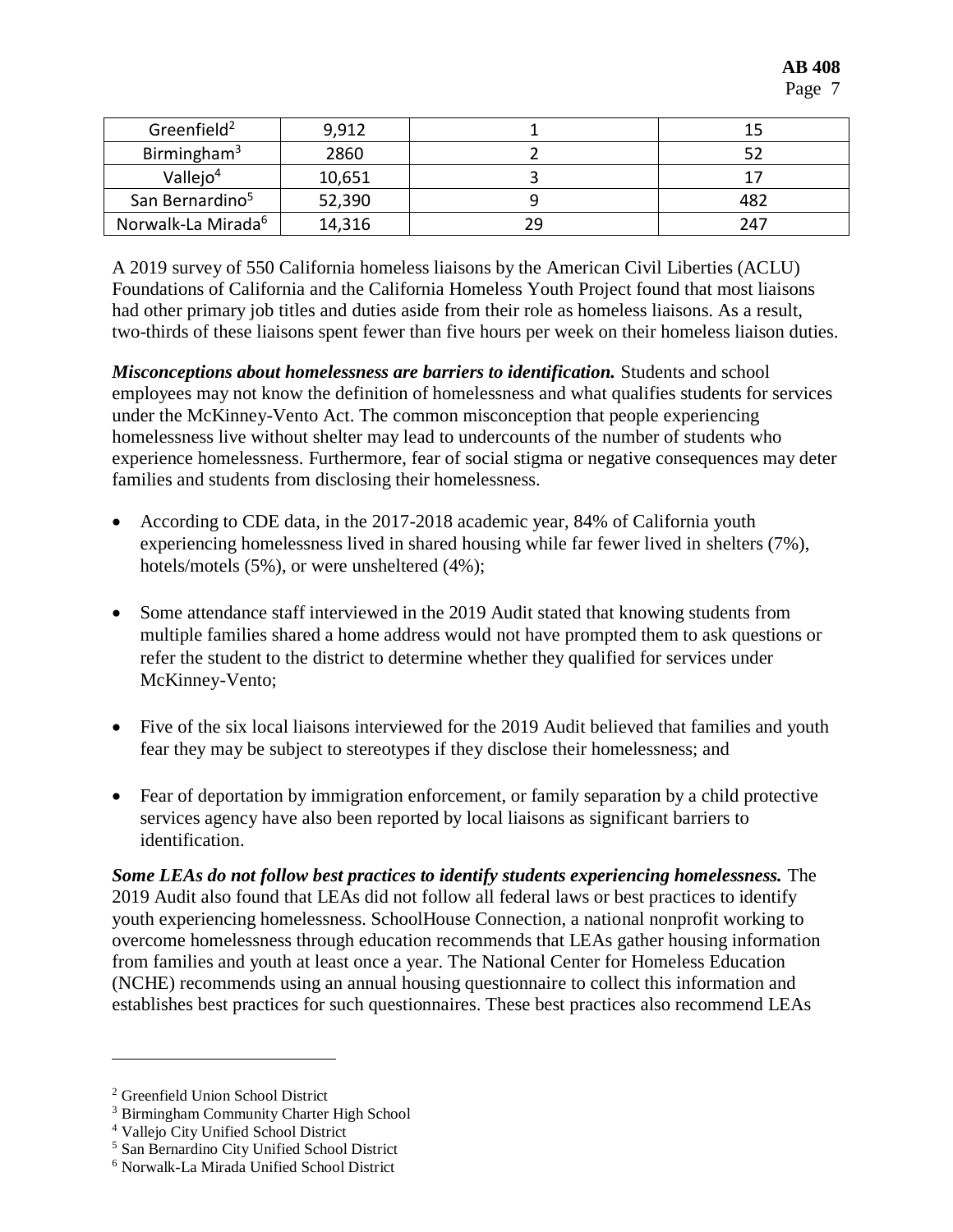provide training at least annually to all school staff who are in a position to identify youth experiencing homelessness. The 2019 Audit reports the following findings:

- Some LEAs do not effectively use housing questionnaires to identify students experiencing homelessness. Best practices recommend that a housing questionnaire be distributed at least annually to all parents to identify youths experiencing homelessness. Best practices also recommend that LEAs avoid using the word *homeless* in questionnaires, to reduce stigma. Finally, LEAs should inform families and youth that the information being requested will be used to determine if the student is eligible to receive additional support and services, and should inform them of the rights and protections of youth experiencing homelessness. None of the five LEAs that distributed housing questionnaires during the audit period followed best practices;
- Some LEAs do not adequately train staff involved in identifying youth experiencing homelessness. Best practices recommend that all school staff receive training focused on the definition of homelessness, identifying signs of homelessness, the impact of homelessness on students, and the steps staff should take once a youth has been identified as possibly experiencing homelessness. The 2019 audit found that none of the LEAs investigated trained all staff, and that the training staff did receive did not include information on all of these topics (Table 2); and

Table 2: LEAs did not adequately train all staff to identify youth experiencing homelessness (Source: 2019 Audit).

| <b>LEA</b>        | Principals, Vice<br>and Assistant<br>Principals | Counselors,<br>Psychologists,<br>and Social<br>Workers | Enrollment<br>Staff | <b>Teachers</b> | Support<br>Personnel* |
|-------------------|-------------------------------------------------|--------------------------------------------------------|---------------------|-----------------|-----------------------|
| Birmingham        |                                                 |                                                        |                     |                 |                       |
| Gridley           |                                                 |                                                        |                     |                 |                       |
| Greenfield        |                                                 | $\mathbf{Y}^{**}$                                      |                     |                 |                       |
| Vallejo           |                                                 |                                                        |                     |                 |                       |
| San Bernardino    |                                                 |                                                        | X                   | Y               |                       |
| Norwalk-La Mirada |                                                 |                                                        |                     |                 |                       |

\*Includes bus drivers and cafeteria workers \*\*Greenfield trains its social workers; however, it does not train its counselors or psychologists

- Some LEAs do not sufficiently disseminate information about homelessness in their schools and communities. Federal law requires LEAs to disseminate information regarding their homeless education programs and the educational rights of youth experiencing homelessness in public places frequented by families and youth experiencing homelessness, including schools, shelters, libraries, and food pantries. Only one of the six LEAs in the audit disseminated such information, and four of the local liaisons were unaware that this was required.
- At the time of the 2019 Audit, CDE had not developed adequate training modules and posted them on their website per California's state plan enacted in 2018 and available modules were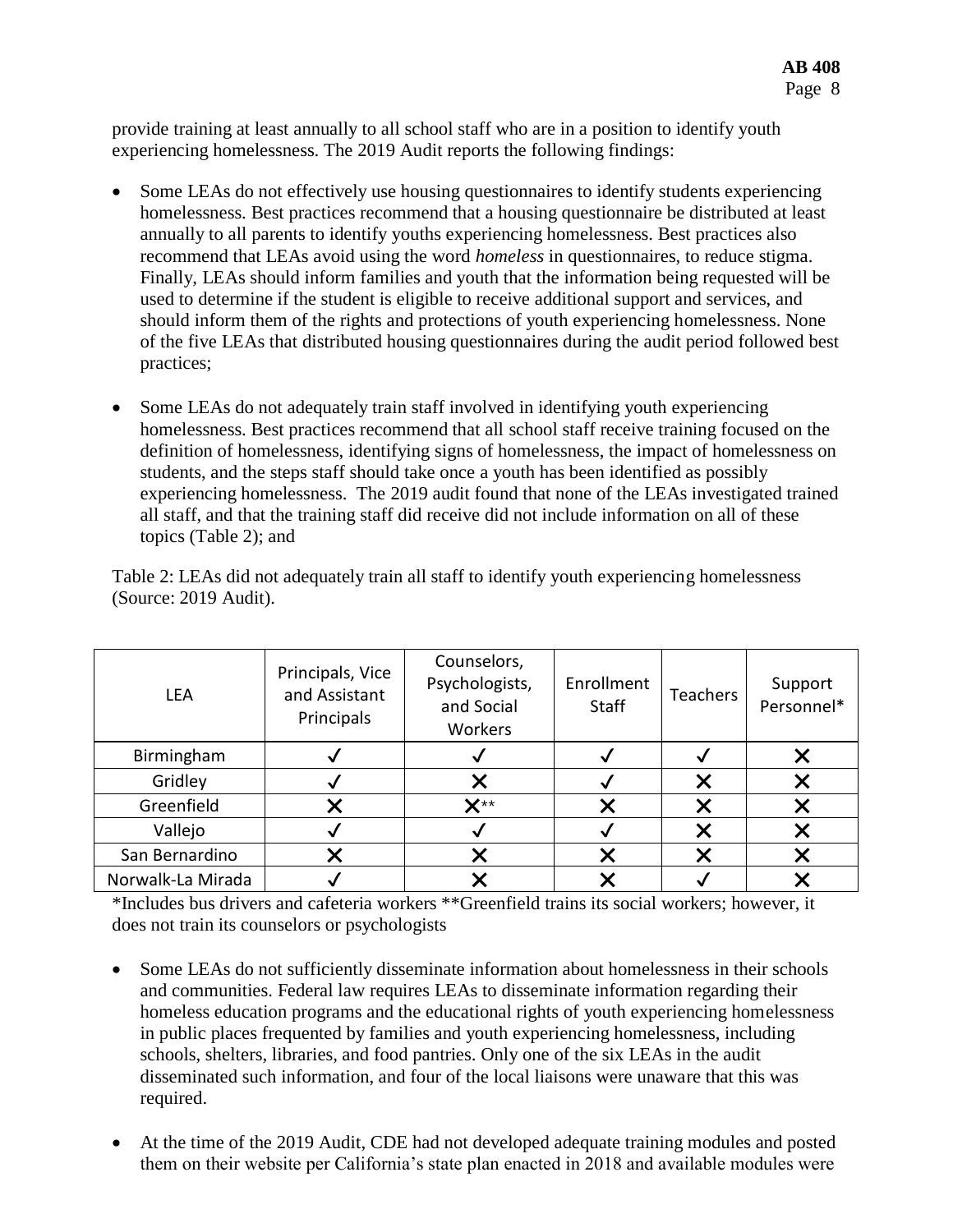only available for enrollment staff, school counselors, and teachers. Furthermore, existing training modules did not mention the best practices on distributing housing questionnaires and were not interactive. In-person trainings were limited and liaison attendance was not monitored.

By following the best practices in housing questionnaires, training, and information dissemination, LEAs would 1) reduce stigma that may prevent families and youths from identifying themselves as homeless; 2) relieve fears of intervention by child protection services or immigration agencies as a consequence of reporting homelessness; and 3) increase awareness of the services and supports offered to students experiencing homelessness. Addressing these barriers would likely improve identification of students experiencing homelessness in LEAs.

In many cases, LEAs likely do not follow best practices out of a lack of awareness, or a lack of capacity. Many homelessness liaisons are not dedicated staff, and split their time between several roles. Furthermore, other school employees may not be aware of best practices for identifying homelessness, or how they can and should play a role.

The CDE reports that it has already developed a housing questionnaire and guidance which has been posted on its website, as well as disseminated to the field in a variety of ways. The housing questionnaire was developed using best practices from the National Center for Homeless Education, with input from other stakeholders.

*CDE has not monitored and provided adequate oversight of LEAs' homeless education programs.* The 2019 Audit found that CDE had not adequately monitored LEAs' policies and processes for identifying and supporting youth experiencing homelessness. The 2019 Audit found that CDE, at the time of the audit, was reviewing about 1% of LEAs per year (about 20 of the nearly 2,300 school districts, county offices of education, and charter schools) and had not established a method for detecting LEAs that may be under-identifying homeless students, and that as a result the state's protocols did not include criteria to target such LEAs. At the time, CDE had only 2.5 positions to administer the McKinney-Vento program. Since the Audit was published, additional resources and position authority have been provided to increase CDE's capacity to monitor LEAs, and the CDE now reports that it has increased its monitoring to approximately 30 LEAs per year.

In addition to the requirements above, the Audit recommended that the CDE develop and implement an LEA monitoring plan that is risk-based and focuses its reviews, both onsite and desk reviews, on those LEAs that the CDE determines are at the greatest risk of underidentifying homeless students and those that may have outdated policies. The CDE uses a set of criteria for identifying LEAs for monitoring which includes risk of underidentification based on the percentage of low income students identified. To do this, the CDE looks at the number of homeless students as a percentage of the LEA's students eligible for free and reduced-price meals count against 5% and 10% benchmarks. LEAs which identify few economically disadvantaged students as homeless are considered at-risk for underidentifying homeless students. Additionally, to identify potential homeless youth, LEAs may potentially use performance outcomes such as graduation, suspension, and chronic absenteeism rates as additional criteria.

*Youth experiencing homelessness have poor educational outcomes.* California students who experience homelessness have a significantly higher risk of poor educational outcomes than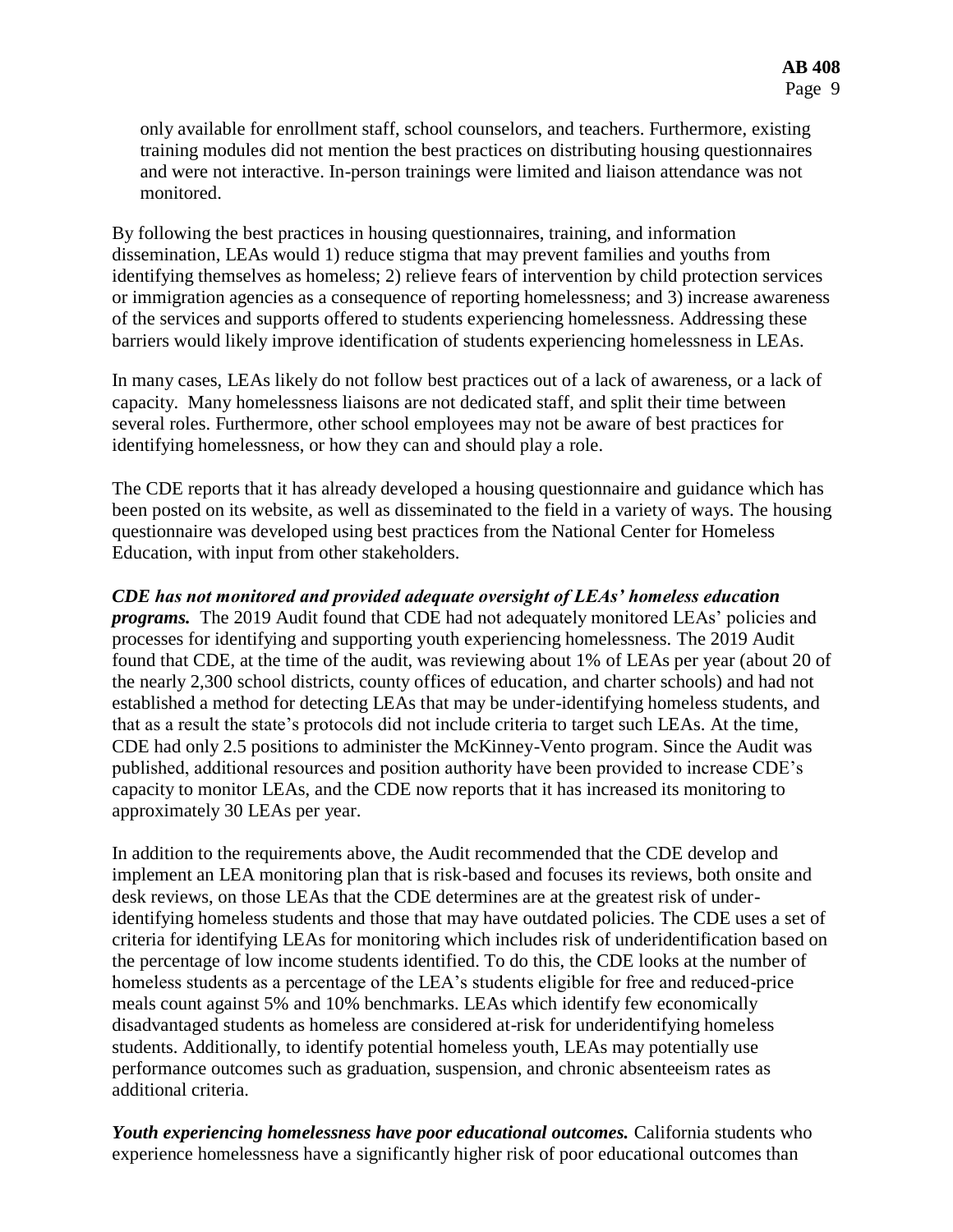other students. In the 2017-2018 academic year, the rates of suspension (6%), chronic absenteeism (23%), drop-out (18%), and failure to graduate (31%) for California students experiencing homelessness were double the rates of the average student population, according to CDE data.

The academic outcomes for students experiencing homelessness varied greatly between the six LEAs in the audit. For example, Vallejo and Norwalk-La Mirada are both located in cities with similar populations and poverty levels, and have a similar number of students. However, Norwalk-La Mirada's youth experiencing homelessness outperformed the statewide average on all measures, with a suspension rate of 4%, chronic absenteeism rate of 14% and a graduation rate of 88%. Vallejo, on the other hand, had a suspension rate over double the statewide average, a chronic absenteeism rate of 60%, and a graduation rate of 50% for students experiencing homelessness.

An analysis of data on homeless students enrolled in charter and non-charter public schools in Los Angeles County, published by the UCLA Black Male Institute in 2021, found that in the 2018-19 school year charter schools identified 2% of their population as students experiencing homelessness, compared to 5% in non-charter schools. The Institute reported that 5-year cohort graduation rates for these charter school students was 45%, approximately 35 percentage points lower than their peers in non-charter schools, and that 40% of these students were chronically absent.

*Interagency collaboration key to meeting the needs of students experiencing homelessness.*  While many factors may contribute to the disparity in performance outcomes for youth experiencing homelessness, the 2019 Audit found that students experiencing homelessness in LEAs that engaged in collaboration with external entities to provide services to these students experienced better academic outcomes.

Norwalk-La Mirada Unified School District, for instance, coordinates with service organizations that provide counseling, health care, housing and shelter, meals, and social welfare services for individuals experiencing homelessness. Of note, the 2018-19 graduation rate for students experiencing homelessness in this district, one which identifies a high number of students as homeless, was 92%, compared to the state average of 76% higher for homeless students, and 83% for all California students. Even more notable, the overall graduation rate for students in this district was 92% - representing a near complete closing of the gap between homeless and non-homeless students.

Coordinating with other community organizations to provide services to homeless youth can leverage staff time and increase the likelihood that students will receive the supports and services they need to succeed academically. Both the U.S. Department of Education in collaboration with the U.S. Interagency Council on Homelessness, and the National Center for Homeless Education have published briefs with recommendations for effective interagency data sharing and collaboration to support the success of students experiencing homelessness. The UCLA *State of Crisis* report notes: "to improve outcomes for students experiencing homelessness, a greater focus must be placed on the coordination of efforts to address homelessness between schools, community-based organizations, housing, and county and state agencies. Doing so would make it possible to create an integrated, family-centered response aimed at disrupting cyclical patterns of homelessness."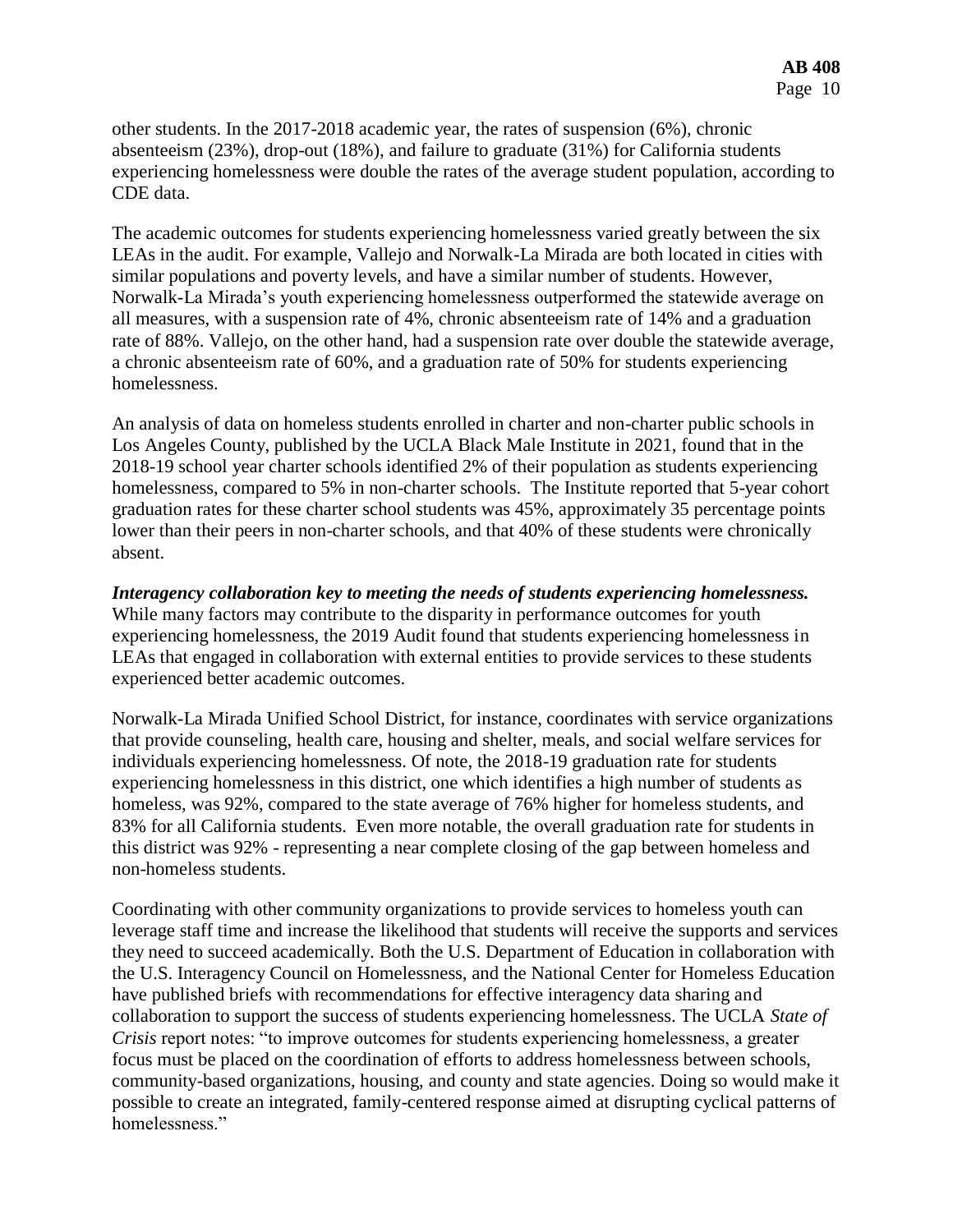*Arguments in support.* The California Teachers Association writes, "Several factors severely compromise the ability of homeless children to succeed in school, including health problems, hunger, transportation obstacles, and difficulty obtaining school clothes and supplies—all of which are linked to low attendance rates. Other factors are associated with the nature of the emergency shelter system, the mobility that follows the loss of the home, and barriers that inhibit access to schools and to various school services. Identifying homeless students in our schools can activate the resources necessary to meet their needs."

*Arguments in opposition.* Public Risk Innovation, Solutions, and Management writes, "The bills identified above all create a duty on the part of schools – whether that duty is to develop a school safety plan, post mental health notices, or develop policies and training on suicide prevention. While some of these duties may well be desirable or needed in relation to one problem or another, they all create a potential for liability for the public entities that are required to perform them…While we do not believe that it is the intent of the legislature to create a mandatory duty for schools through these bills, without language in the bills specifically stating that no mandatory duty is intended, schools will likely be named as defendants in litigation if they mistakenly fail to do one of the new things that they will be required to do under the bills set forth above."

*Related legislation.* AB 27 (Luz Rivas), Chapter 394, Statues of 2021, required LEAs and charter schools to ensure that each school identifies all enrolled homeless and unaccompanied students through a housing questionnaire.

SB 400 (Jones), Chapter 400, Statues of 2021, required a liaison for homeless children and youth of an LEA to ensure identification of homeless children and youth.

AB 1937 (Luz Rivas) of the 2019-20 Session was substantially similar to this bill. It was held in this Committee.

AB 3218 (Quirk-Silva) of the 2019-20 Session would have required LEAs to establish homeless education program policies consistent with state laws and update them at least every three years; required LEAs to provide specified training to classified and certified personnel; and required the CDE to develop and implement a plan for monitoring the compliance of LEAs with state laws related to youth experiencing homelessness. It was held in this Committee.

AB 16 (Luz Rivas) of the 2019-20 Session would have required LEAs, including charter schools, to ensure that each school identifies all homeless students enrolled at the school, required the CDE to maintain 1.5 state coordinator positions for homeless education in addition to those in existence as of July 1, 2019, and required the CDE to allocate funding to three COEs to serve as technical assistance centers. This bill was vetoed by Governor Newsom, who stated:

I agree with the Legislature that it is critical that the State and schools do more to help ensure that our homeless students are receiving the support they need to succeed in school. That is why I supported increased funding in the 2019 Budget to the California Department of Education to improve the support for homeless students throughout the state. However, this bill adds additional costs which are better considered during the annual budget process.

I look forward to working with the Legislature next year on ways the State can improve its support for homeless students, one of our most vulnerable populations.